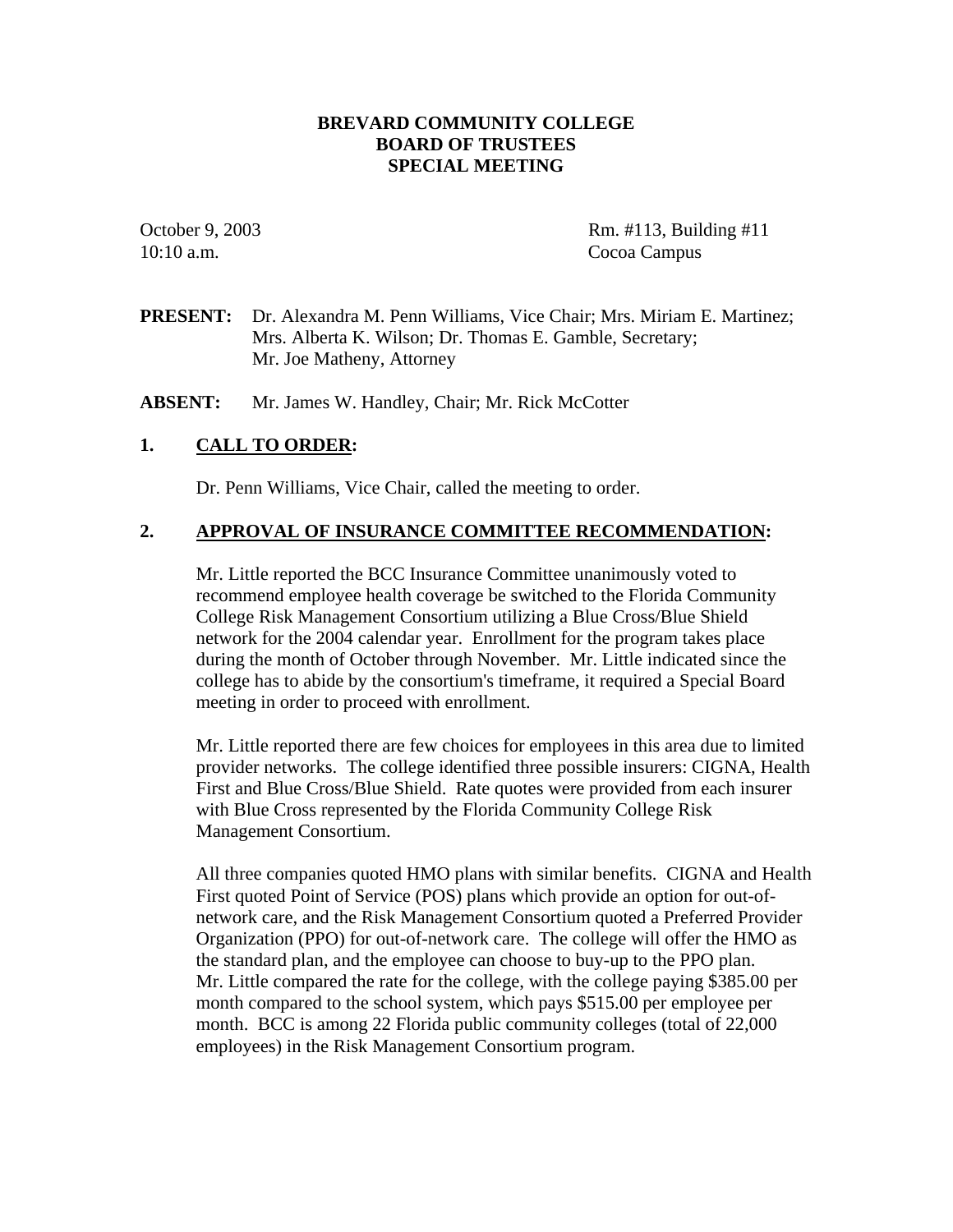Mr. Little reported BCC will benefit over the long run due to the organizational makeup of the consortium. He indicated it appears most of the physicians are on the Blue Cross/Blue Shield plan who are currently used through CIGNA. In addition, the PPO buy-up option availability, which would enable the employee to receive services from the physician of choice.

Mrs. Wilson stated it is commendable that the makeup of the Insurance Committee includes a cross-section of individuals representing all areas of the college.

Dr. Gamble recommended approval of the Insurance Committee recommendation.

 Mrs. Martinez moved approval of the Insurance Committee recommendation to proceed with the Florida Community College Risk Management Consortium utilizing the Blue Cross/Blue Shield provider network as health insurance provider for employee coverage. Mrs. Wilson seconded the motion. All those in favor of the motion - Martinez, Wilson, Penn Williams; opposed - none. Motion unanimously approved. (Handley and McCotter absent)

 Dr. Gamble reported confirmation of the approval of the recommendation from the Insurance Committee will be placed on the Board agenda for the October 27 meeting.

#### **2. DISCUSSION OF INTERNAL AUDIT PROCESS:**

Mr. Little reported on the history of the state auditing process. Annually, BCC undergoes a financial statement audit and a federal funds audit. In addition, the college receives a financial and compliance audit every other year, which was an annual audit until 2002. The change in cycles for the financial and compliance audit came as a cost reduction measure in Tallahassee. Since the financial and compliance audit is no longer annual, the state auditors are placing an increased emphasis on small audits by external CPA firms or by internal auditors for the three colleges retaining that function in-house.

Mr. Little recommended BCC contract with a CPA firm for these services. The college has sufficient budget for this activity given the scope of current state audits. Further, he recommended external audits focus on areas which are not commonly examined by the state auditors. It is appropriate for the Board of Trustees to be involved in the process. It was his recommendation to establish a selection committee and solicit request firms which are general and can do a variety of audits.